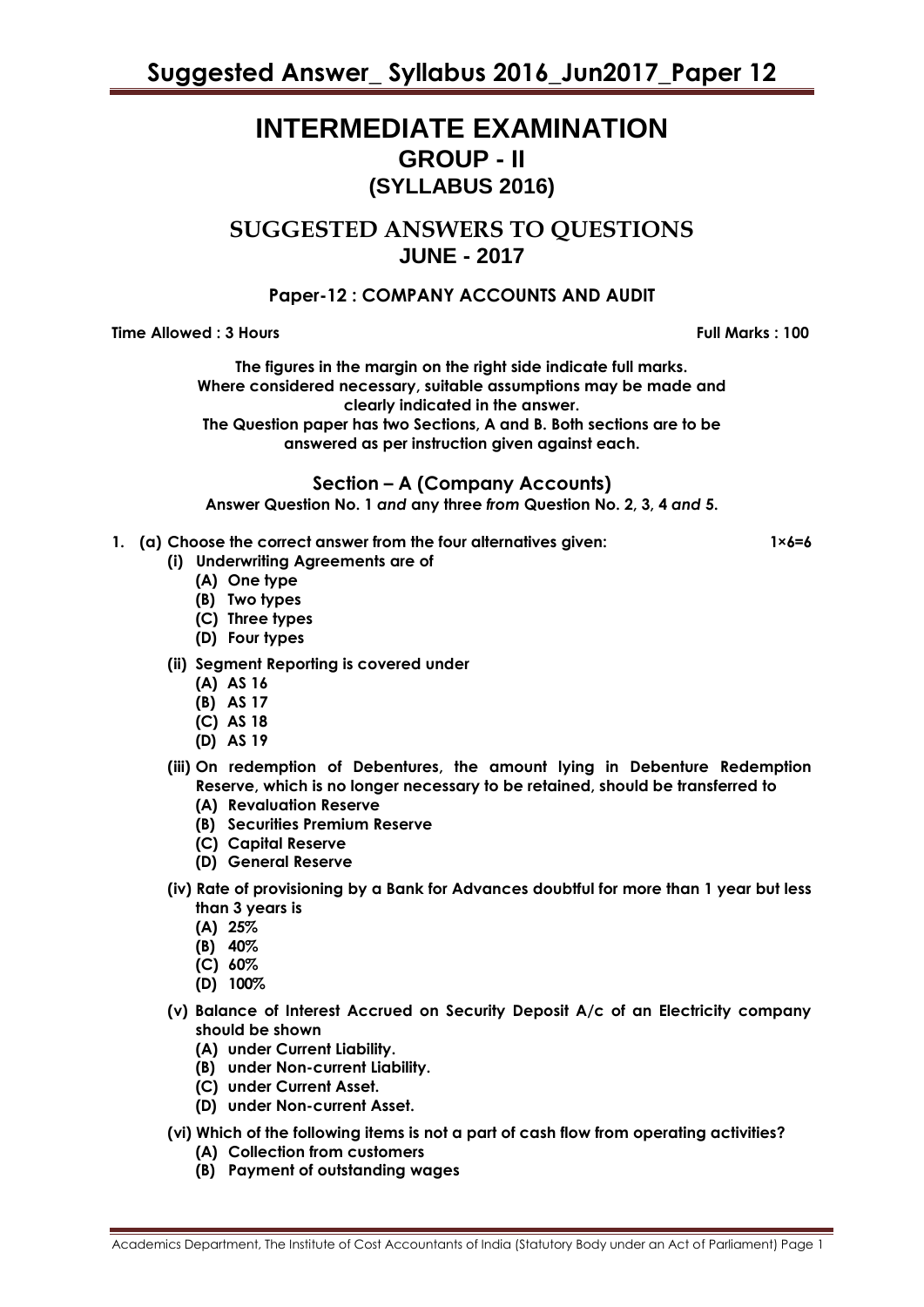- **(C) Payment to suppliers of machinery**
- **(D) Advances to foreign suppliers for raw materials**

| (b) Match the following items in Column 'A' with items shown in Column 'B': |                                              |                                                   |    |                               |  |  |  |
|-----------------------------------------------------------------------------|----------------------------------------------|---------------------------------------------------|----|-------------------------------|--|--|--|
|                                                                             | Column 'A'                                   |                                                   |    | Column 'B'                    |  |  |  |
|                                                                             | <b>Grants Received from Government</b><br>1. |                                                   |    | A. Capital Redemption Reserve |  |  |  |
|                                                                             |                                              | <b>AS 15</b><br>2. Redemption of Debentures<br>В. |    |                               |  |  |  |
| 3. Issue of Bonus shares                                                    |                                              | <b>IAS 12</b>                                     |    |                               |  |  |  |
|                                                                             | 4.                                           | Defined benefit plans                             | D. | <b>Sinking Fund</b>           |  |  |  |

- **(c) State whether the following statements are True or False: 1x4=4**
	- **(i) Exchange difference arising in respect of monetary items is to be recognized as income or expenditure during the year.**
	- **(ii) Capital Reserve is a Reserve which is available for distribution as Dividend.**
	- **(iii) Interest received by a finance company is a part of cash flow from investing activities.**
	- **(iv) Interest accrued and due should be shown under the head Other Current Liabilities in a Balance Sheet of a Company.**

#### **Answer:**

**1. (a)**

 $(i) \quad -B$  $(ii)$  — B  $(iii) - D$  $(iv) - B$  $(v)$  — B  $(vi) - C$ 

| (b) |    |   |
|-----|----|---|
|     |    |   |
|     | ٠, |   |
|     | વ  |   |
|     |    | R |

**(c)**

| (iii) |  |
|-------|--|
| (iii) |  |
| (iv)  |  |

**2. (a) A joint stock company resolved to issue 5 lakh equity shares of** `**10 each at a premium of** `**1 per share. 50000 of these shares were taken up by the directors and their relatives, the entire amount being received forthwith. The remaining shares were offered to the public, the entire amount being asked for with applications.**

**The issue was underwritten by P, Q and R for a commission of 2% of the issue price. 65% of the issue was underwritten by P, while Q and R's share were 25% and 10% respectively.** 

**Their firm underwriting was as follows:**

**P 15000 shares, Q 10000 shares and R 5000 shares. The underwriters were to submit unmarked applications for shares underwritten firm with full application money along with the members of the general public.**

**Marked applications were as follows:** 

**P 59750 shares, Q 28750 shares and R 5250 shares. Unmarked applications totaled 350000 shares.**

**Accounts with the underwriters were promptly settled.**

**You are required to prepare a statement calculating liability of the Underwriters for**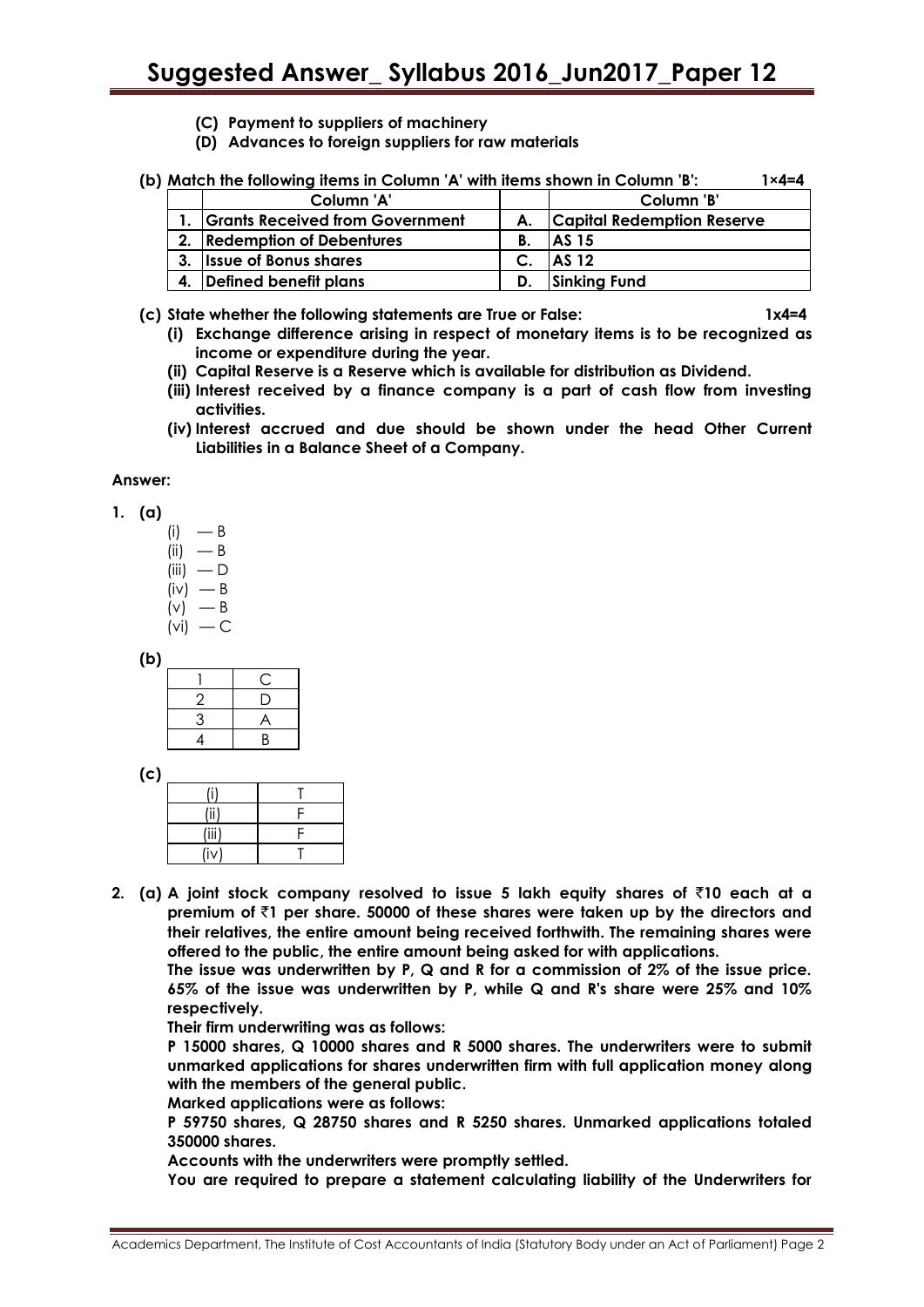**shares other than shares underwritten Firm and also calculate the amount due from/to the Underwriters. 8**

- **(b) M Ltd. sold machinery having WDV of** ` **200 Lakhs to N Ltd. for** ` **250 Lakhs and the same machinery was leased back by N Ltd. to M Ltd. The lease back is an operating lease. Comment on the accounting treatment as per AS 19 in the following circumstances:**
	- **(i) Fair value is** ` **230 Lakhs and sale price is** ` **250 Lakhs**
	- **(ii) Fair value is** ` **175 Lakhs and sale price is** ` **195 Lakhs 4**

#### **Answer:**

| <b>2.</b> (a) Total number of shares issued $=$ | 5,00,000 |
|-------------------------------------------------|----------|
| Less: Shares taken by the directors etc.        | 50,000   |
| Shares offered to public                        | 4,50,000 |

#### **Calculation of underwriters' liability**

| Particulars                                                                        | P        | Q        | R      |
|------------------------------------------------------------------------------------|----------|----------|--------|
| Gross liability (65:25:10)                                                         | 2,92,500 | 1,12,500 | 45,000 |
| (-) Marked application                                                             | 59,750   | 28,750   | 5,250  |
|                                                                                    | 2,32,750 | 83,750   | 39,750 |
| (-) Unmarked application in the ratio of gross liability                           | 2,27,500 | 87,500   | 35,000 |
| Resultant liability (or surplus)                                                   | 5,250    | (3,750)  | 4,750  |
| $\left(\frac{1}{2}\right)$ Surplus of Q allocated to P and R in the ratio of 65:10 | 3,250    | 3,750    | 500    |
| Net liability                                                                      | 2,000    | Nil      | 4,250  |

**Workings:** Calculation of amount due from/to underwriters

| Particulars                                                 |           | Q)        | R      |
|-------------------------------------------------------------|-----------|-----------|--------|
| No. of shares to be subscribed as per agreement (exc. Firm) | 2,000     | Nil       | 4,250  |
| Amount payable $@ \xi 11$                                   | 22,000    | Nil       | 46,750 |
| Underwriting commission @2%                                 |           |           |        |
| P: $(292500 \times 11 \times 2\%)$                          | 64,350    |           |        |
| $Q: (112500 \times 11 \times 2\%)$                          |           | 24,750    |        |
| $R: (45000 \times 11 \times 2\%)$                           |           |           | 9,900  |
| Amount (paid) / received                                    | (42, 350) | (24, 750) | 36,850 |

**(b)** Here the leaseback is an operating lease.

So, the treatment of the given circumstances will be as follows:

- (i) Here, sale price > Fair value, so, profit of ₹(230-200) = ₹30 Lakhs is to be immediately recognized by M Ltd in its books and balance profit of  $\bar{\zeta}$ (250-230) i.e. ₹20 Lakhs is to be amortized over the lease period.
- (ii) Here, sale price > Fair value, so, loss of  $\overline{\tau}(200-175) = \overline{\tau}(25)$  Lakhs is to be immediately recognized by M Ltd in its books and balance profit of  $\bar{\tau}$  (195-175) i.e.  $\bar{\tau}$ 20 Lakhs is to be amortized over the lease period.

#### **3. (a) From the following information provided, prepare a Cash Flow Statement as per AS-3. Balance Sheet of PQR Ltd.**

|    | <b>Particulars</b>                        | <b>Note</b><br>No. | As on<br>31.03.16 | As on<br>31.03.15   |
|----|-------------------------------------------|--------------------|-------------------|---------------------|
|    |                                           |                    |                   |                     |
|    | <b>Equity and Liabilities</b>             |                    |                   |                     |
|    | Shareholders' fund                        |                    |                   |                     |
|    | (a) Share Capital                         |                    |                   | 20,00,000 20,00,000 |
|    | (b) Reserves and Surplus                  | $\mathbf 2$        | 10,00,000         | 8,70,000            |
| 2. | Share application money pending allotment |                    | Nil               | <b>Nil</b>          |

Academics Department, The Institute of Cost Accountants of India (Statutory Body under an Act of Parliament) Page 3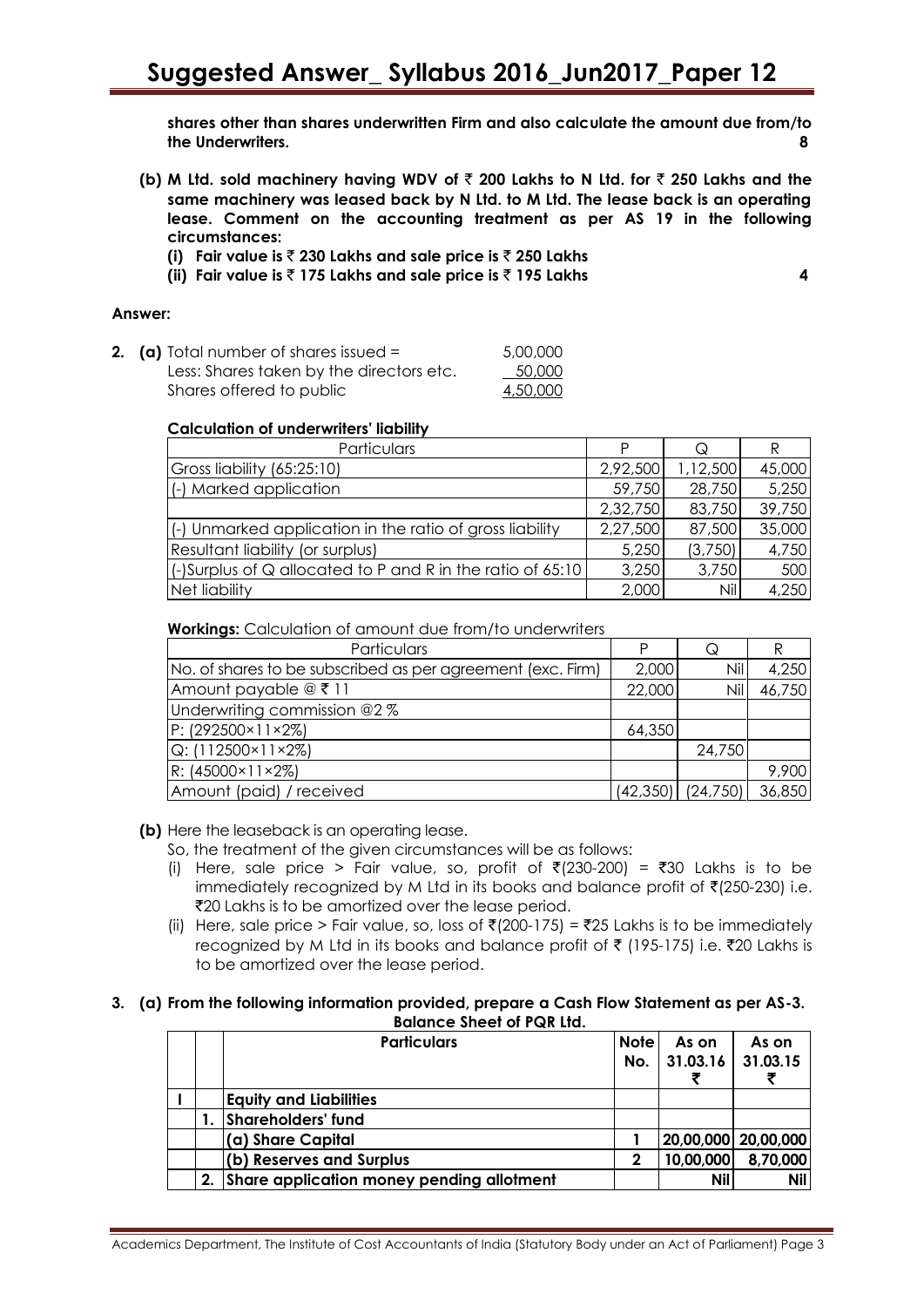|   | 3.           | <b>Non-Current Liability</b>                        | <b>Nil</b> | <b>Nil</b>          |
|---|--------------|-----------------------------------------------------|------------|---------------------|
|   | 4.           | <b>Current Liabilities</b>                          | 6,50,000   | 8,00,000            |
|   |              | Total                                               |            | 36,50,000 36,70,000 |
| H |              | <b>Assets</b>                                       |            |                     |
|   |              | <b>Non-current Assets</b>                           |            |                     |
|   |              | (a) Fixed Assets (Tangible)                         | 16,50,000  | 15,00,000           |
|   |              | (b) Non-current Investment                          | 7,00,000   | 8,00,000            |
|   | $\mathbf{2}$ | <b>Current Assets</b>                               |            |                     |
|   |              | (a) Inventories                                     | 7,60,000   | 7,00,000            |
|   |              | (b) Trade Receivables                               | 4,50,000   | 5,00,000            |
|   |              | (c) Cash and Cash Equivalent                        | 6,000      | 74,000              |
|   |              | (d) Short term loan and advances (Prepaid Expenses) | 84,000     | 96,000              |
|   |              |                                                     |            | 36,50,000 36,70,000 |

#### **Notes to Accounts:**

|    | <b>Share Capital</b>                                  |           |                     |
|----|-------------------------------------------------------|-----------|---------------------|
|    | <b>Equity Share Capital</b>                           | 20,00,000 | 15,00,000           |
|    | Redeemable Preference Share Capital of ₹100, ₹50 paid | Nil       | 5,00,000            |
|    |                                                       |           | 20,00,000 20,00,000 |
| 2. | <b>Reserve and Surplus</b>                            |           |                     |
|    | <b>Balance of Profit</b>                              | 3,00,000  | 4,50,000            |
|    | <b>General Reserve</b>                                | 2,00,000  | 4,00,000            |
|    | <b>Capital redemption reserve</b>                     | 5,00,000  | <b>Nil</b>          |
|    | <b>Securities Premium</b>                             | Nil       | 20,000              |
|    |                                                       | 10,00,000 | 8,70,000            |

**Additional information:**

- **(i) During the year the company got income from investment** ` **80,000.**
- **(ii) Company paid** `**1,50,000 as equity dividend and** ` **76,000 as preference dividend.**
- **(iii) The company redeemed the preference shares at a premium of 5% after making a successful call of** ` **50 per share to make the shares fully paid.**
- (iv) During the year one machine was sold for  $\bar{\tau}$  50,000 and the profit on sale of  $\bar{\tau}$  6,000 **was taken to Profit and Loss A/c. Depreciation for the year on fixed assets was**  ` **1,80,000. 9**
- **(b) From the following information calculate Return on Equity as per Regulation 21 of the Central Electricity Regulatory Commission (Terms and Conditions of Tariff) Regulations, 2004:** 
	- **(i) Date of Commercial Operation COD = 1st April 2016**
	- (ii) Approved Opening Capital Cost as on 1st April 2016 =  $\bar{z}$  20,00,000
	- **(iv) Return of equity to be computed @ 14% p.a.**

| (v) Additional Capital Expenditure (Allowed) is as follows: |          |        |        |        |  |  |
|-------------------------------------------------------------|----------|--------|--------|--------|--|--|
| Year                                                        |          |        |        |        |  |  |
| Amount (₹)                                                  | 1,20,000 | 40.000 | 30.000 | 15.000 |  |  |

**3** 

#### **Answer:**

**3. (a)**

| Particulars                             |          |  |
|-----------------------------------------|----------|--|
| 1. Cash Flow from Operating Activities: |          |  |
| <b>Fund from Operation</b>              | 5,00,000 |  |
| $\vert$ (-) increase in Inventory       | 60,000   |  |
| (+) Decrease in Trade Receivables       | 50,000   |  |
| $(+)$ Decrease in Prepaid Expenses      | 12,000   |  |
| (-) Decrease in Current Liability       | 1,50,000 |  |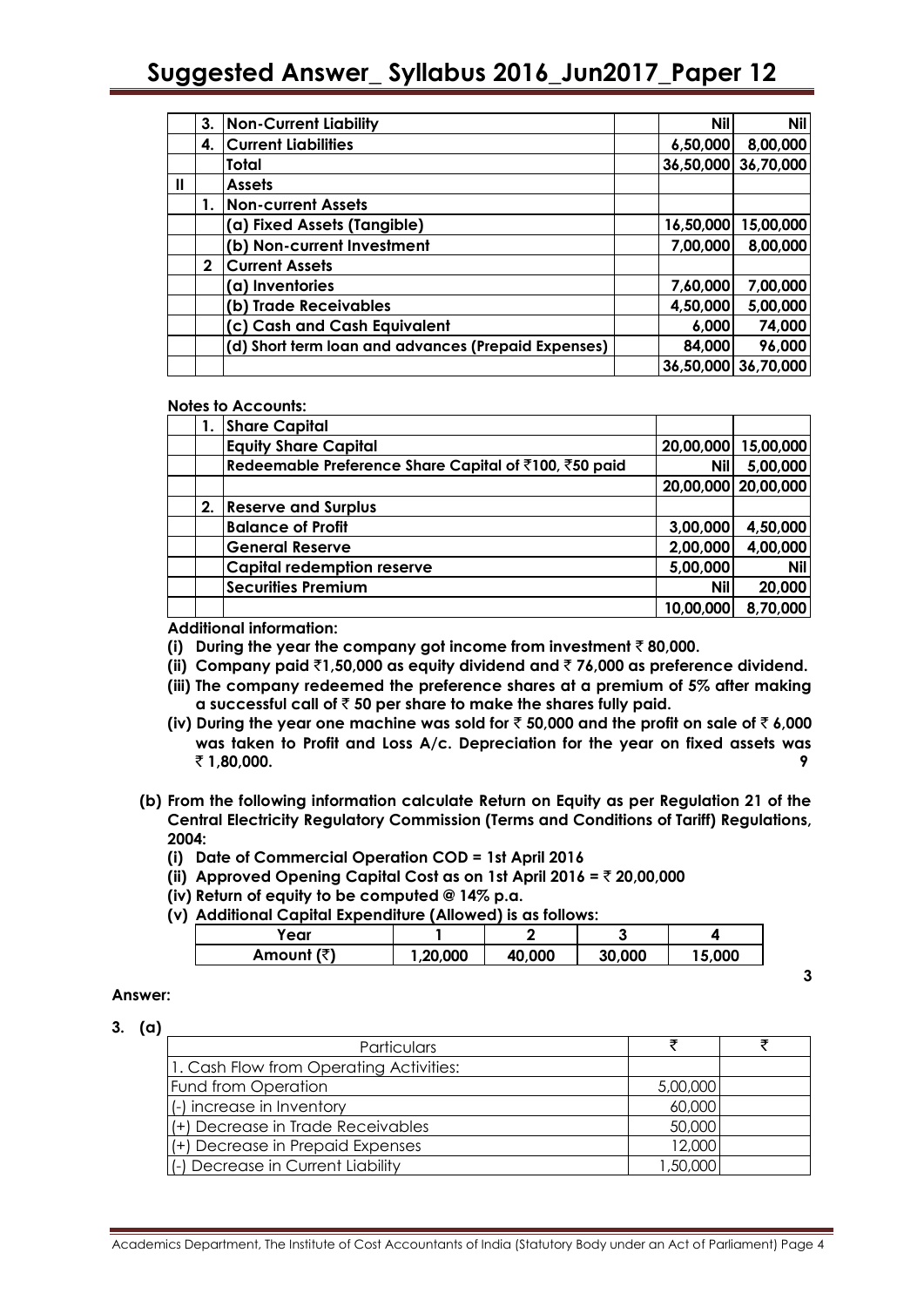| Cash Flow from operating activities      |            | 3,52,000   |
|------------------------------------------|------------|------------|
|                                          |            |            |
| II. Cash Flow from Investing Activities: |            |            |
| Income received from investment          | 80,000     |            |
| Machinery sold                           | 50,000     |            |
| Sale of investment                       | 1,00,000   |            |
| Purchase of machinery                    | (3,74,000) | (1,44,000) |
|                                          |            |            |
| III. Cash Flow from Financing Activities |            |            |
| Dividend Paid (1,50,000+76,000)          | (2,26,000) |            |
| Call received on Preference shares       | 5,00,000   |            |
| Preference shares redeemed at premium    | 10,50,000) |            |
| Equity share issued                      | 5,00,000   | (2,76,000) |
|                                          |            | (68,000)   |
| (+)Opening cash and cash equivalent      |            | 74,000     |
| Closing cash and cash equivalent         |            | 6,000      |

#### **Workings:**

#### Profit & Loss Account

| Dr.                    |           |                                           | Cr        |
|------------------------|-----------|-------------------------------------------|-----------|
| <b>To Dividend</b>     |           | $2,26,000$ By Balance b/f                 | 4,50,000  |
| To Prem. on redemption |           | 30,000 By Profit on Sale of Machine       | 6,000     |
| To Cap. Red. Reserve   |           | 3,00,000 By Income from Investment        | 80,000    |
| To Depreciation        |           | 1,80,000 By Fund from Operation (bal.fig) | 5,00,000  |
| To Balance c/f         | 3,00,000  |                                           |           |
|                        | 10,36,000 |                                           | 10,36,000 |

#### Fixed Assets Account

| Dr.                |           |                           |           |
|--------------------|-----------|---------------------------|-----------|
| To Balance b/f     |           | 15,00,000 By Bank         | 50,000    |
| To Profit and Loss |           | 6,000 By Depreciation     | 1,80,000  |
| To Bank (bal.fig.) |           | $3,74,000$ By Balance c/f | 16,50,000 |
|                    | 18,80,000 |                           | 18,80,000 |

#### Equity Share Capital Account

|                |           | By Balance c/f | 15,00,000 |
|----------------|-----------|----------------|-----------|
|                |           | <b>By Bank</b> | 5,00,000  |
| To Balance c/f | 20,00,000 |                |           |
|                | 20,00,000 |                | 20,00,000 |

#### Preference Share Capital Account

| Dr.    |                          |           |
|--------|--------------------------|-----------|
| To PSH | 10,00,000 By Balance c/f | 5,00,000  |
|        | <b>IBy Bank</b>          | 5,00,000  |
|        | 10,00,000                | 10,00,000 |

#### Preference Share Holders (PSH) Account

| To Bank |           | 10,50,000 By Pref. Sh. Capital | 10,00,000 |
|---------|-----------|--------------------------------|-----------|
|         |           | By Premium on Redemption       | 50,000    |
|         | 10,50,000 |                                | 10,50,000 |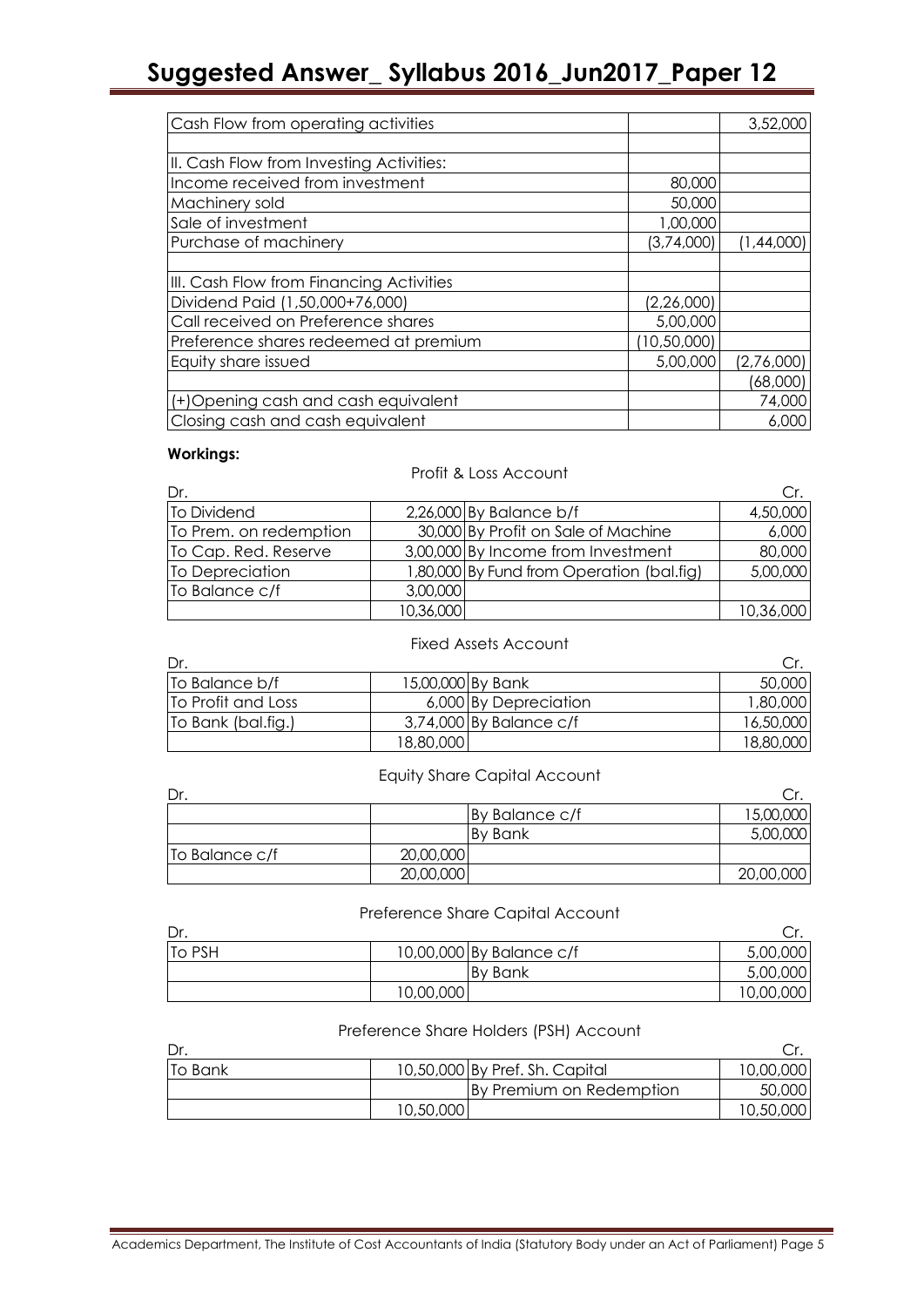|  |  | <b>General Reserve Account</b> |  |
|--|--|--------------------------------|--|
|--|--|--------------------------------|--|

| To CRR         |          | $2,00,000$ By Balance b/f | 4,00,000 |
|----------------|----------|---------------------------|----------|
| To Balance c/f | 2,00,000 |                           |          |
|                | 4,00,000 |                           | 4,00,000 |

#### Capital Redemption Reserve Account

| To Balance c/f |          | 5,00,000 By Balance b/f | Nill     |
|----------------|----------|-------------------------|----------|
|                |          | By General Reserve      | 2,00,000 |
|                |          | By Profit & Loss        | 3,00,000 |
|                | 5,00,000 |                         | 5,00,000 |

#### Securities Premium Account

| To Premium on Redemption |        | 20,000 By Balance b/f | 20,000 |
|--------------------------|--------|-----------------------|--------|
| To Balance c/f           | Nil    |                       |        |
|                          | 20,000 |                       | 20,000 |

#### Premium on Redemption Account

| To Securities Premium | 20,000 By PSH | 50,000 |
|-----------------------|---------------|--------|
| To Profit and Loss    | 30,000        |        |
|                       | 50,000        | 50,000 |

#### Investment Account

|                |                  |                | . اب     |
|----------------|------------------|----------------|----------|
| To Balance b/f | 8,00,000 By Bank |                | 1,00,000 |
|                |                  | By Balance c/f | 7,00,000 |
|                | 8,00,000         |                | 8,00,000 |

**(b)**

#### Calculation for Return on Equity

| Particulars                    | 1st Year | 2 <sup>nd</sup> Year | 3rd Year | 4 <sup>th</sup> Year |
|--------------------------------|----------|----------------------|----------|----------------------|
| A. Opening Equity (30%)        | 6,00,000 | 6,36,000             | 6,48,000 | 6,57,000             |
| B. Additional equity (30%)     | 36,000   | 12,000               | 9,000    | 4,500                |
| C. Closing Equity (A+B)        | 6,36,000 | 6,48,000             | 6,57,000 | 6,61,500             |
| D. Average Equity [(A+C)/2]    | 6,18,000 | 6,42,000             | 6,52,500 | 6,59,250             |
| E. Return on Equity (14% of D) | 86,520   | 89,880               | 91,350   | 92,295               |

#### **4. Elixir Ltd. provides the following Trial Balance as on 31st March 2016:**

| <b>Particulars</b>                                                    | Dr. Balance | Cr. Balance |
|-----------------------------------------------------------------------|-------------|-------------|
|                                                                       | (₹)         | (₹)         |
| Equity Share Capital 300000 shares of $\bar{\tau}$ 10 each fully paid |             | 30,00,000   |
| 12% Bank Loan                                                         |             | 2,00,000    |
| <b>Furniture</b>                                                      | 2,25,000    |             |
| <b>Machinery</b>                                                      | 7,50,000    |             |
| <b>Building</b>                                                       | 12,50,000   |             |
| <b>Non-current Investment</b>                                         | 2,00,000    |             |
| <b>Sales</b>                                                          |             | 48,00,000   |
| <b>Sales Return</b>                                                   | 4,00,000    |             |
| Interest Received on Investment                                       |             | 20,000      |
| Interest on Bank Loan                                                 | 20,000      |             |
| <b>Purchase</b>                                                       | 33,20,000   |             |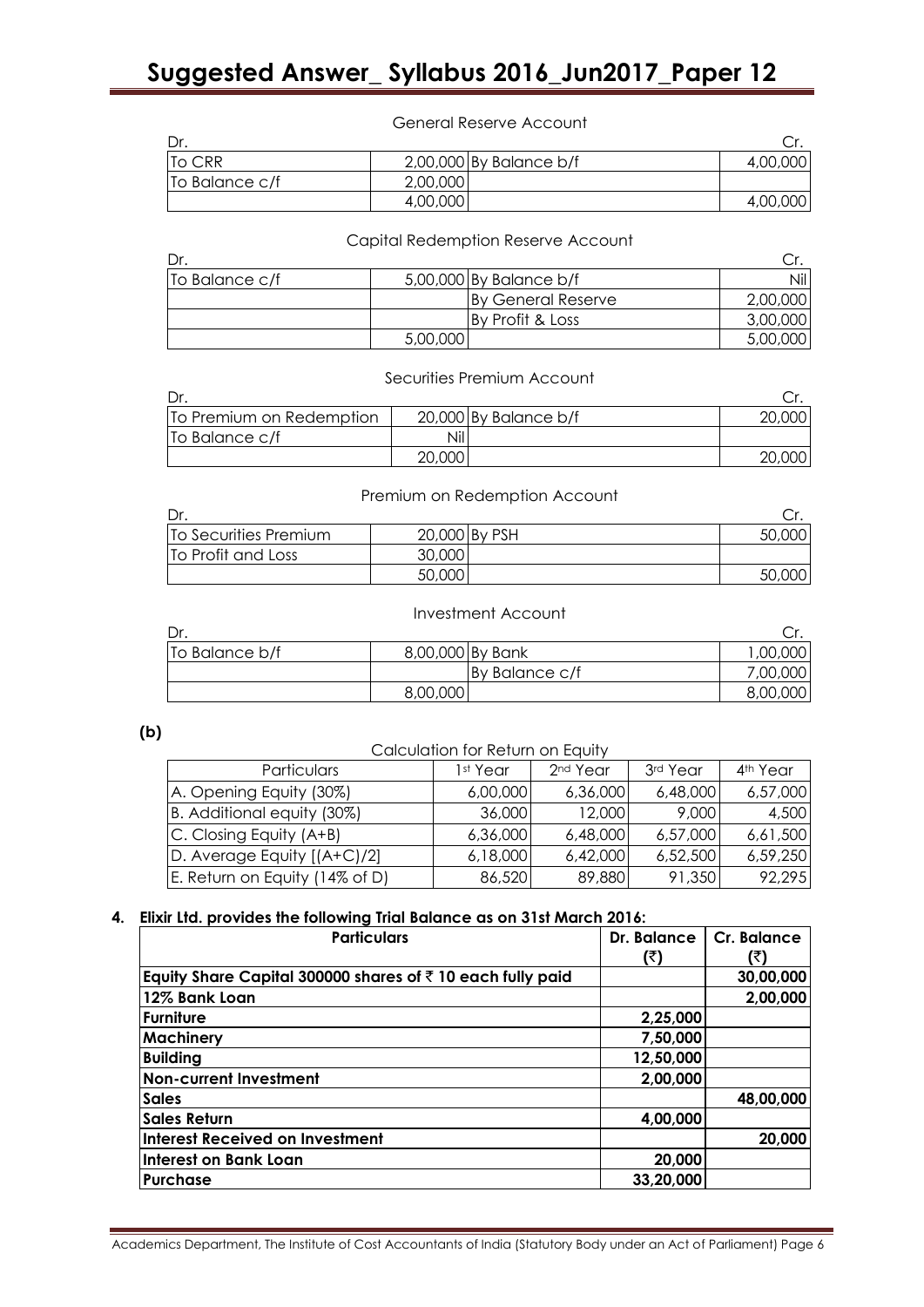| <b>Purchase Returns</b>         |           | 420,000   |
|---------------------------------|-----------|-----------|
| <b>Opening Stock</b>            | 2,00,000  |           |
| Discount                        | 6,250     |           |
| <b>Carriage on Goods Sold</b>   | 1,39,000  |           |
| <b>Rent and Taxes</b>           | 60,000    |           |
| Trade Receivables               | 12,00,000 |           |
| Trade Payables                  |           | 80,000    |
| Advertisement                   | 1,20,000  |           |
| <b>Bad Debt</b>                 | 10,000    |           |
| Salaries                        | 4,00,750  |           |
| Audit Fees                      | 27,000    |           |
| Contribution of P.F.            | 60,000    |           |
| <b>Cash at Bank and in hand</b> | 1,32,000  |           |
| Total                           | 85,20,000 | 85,20,000 |
|                                 |           |           |

**Additional Information:**

**(i) Closing Stock as on 31st March 2016 was** ` **2,12,500**

- **(ii) Depreciation Rates: Furniture 10%; Machinery 20% and Building 10%**
- **(iii) Outstanding salaries as on 31st March 2016 was** ` **62,250**
- **(iv) Trade receivables include a sum of** ` **25,000 due from Mr. B. Reddy and trade payables include** ` **15,000 due to him.**
- **(v) Create a provision for doubtful debt @ 5% on trade receivables.**
- **(vi) Provide for income tax** ` **80,000.**

**Prepare a Statement of Profit and Loss for the year ended on 31st March 2016 and a Balance Sheet as on that date. 12**

#### **Answer:**

#### **4. Notes to Accounts (Schedules):**

| Schedule - 1. Employee Benefit Expenditure |          |
|--------------------------------------------|----------|
| Salaries                                   | 4,00,750 |
| <b>Outstanding Salaries</b>                | 62,250   |
| Contribution to P.F.                       | 60,000   |
|                                            | 5,23,000 |

| Schedule - 2. Finance Cost |        |
|----------------------------|--------|
| Interest on loan           | 20,000 |
| Outstanding Interest       | 4,000  |
|                            | 24,000 |

| Schedule - 3. Other Expenditure |          |
|---------------------------------|----------|
| Discount                        | 6,250    |
| Carriage                        | 1,39,000 |
| Rent                            | 60,000   |
| Advertisement                   | 1,20,000 |
| <b>Bad Debt</b>                 | 10,000   |
| Audit fees                      | 27,000   |
| Provision for Bad debt          | 59,250   |
|                                 | 4,21,500 |

| Schedule - 4. Trade Receivable |           |
|--------------------------------|-----------|
| <b>Total Receivable</b>        | 12,00,000 |
| $(-)$ Set off                  | 15,000    |
|                                | 11,85,000 |
| (-) Provision @ 5%             | 59,250    |
|                                | 11,25,750 |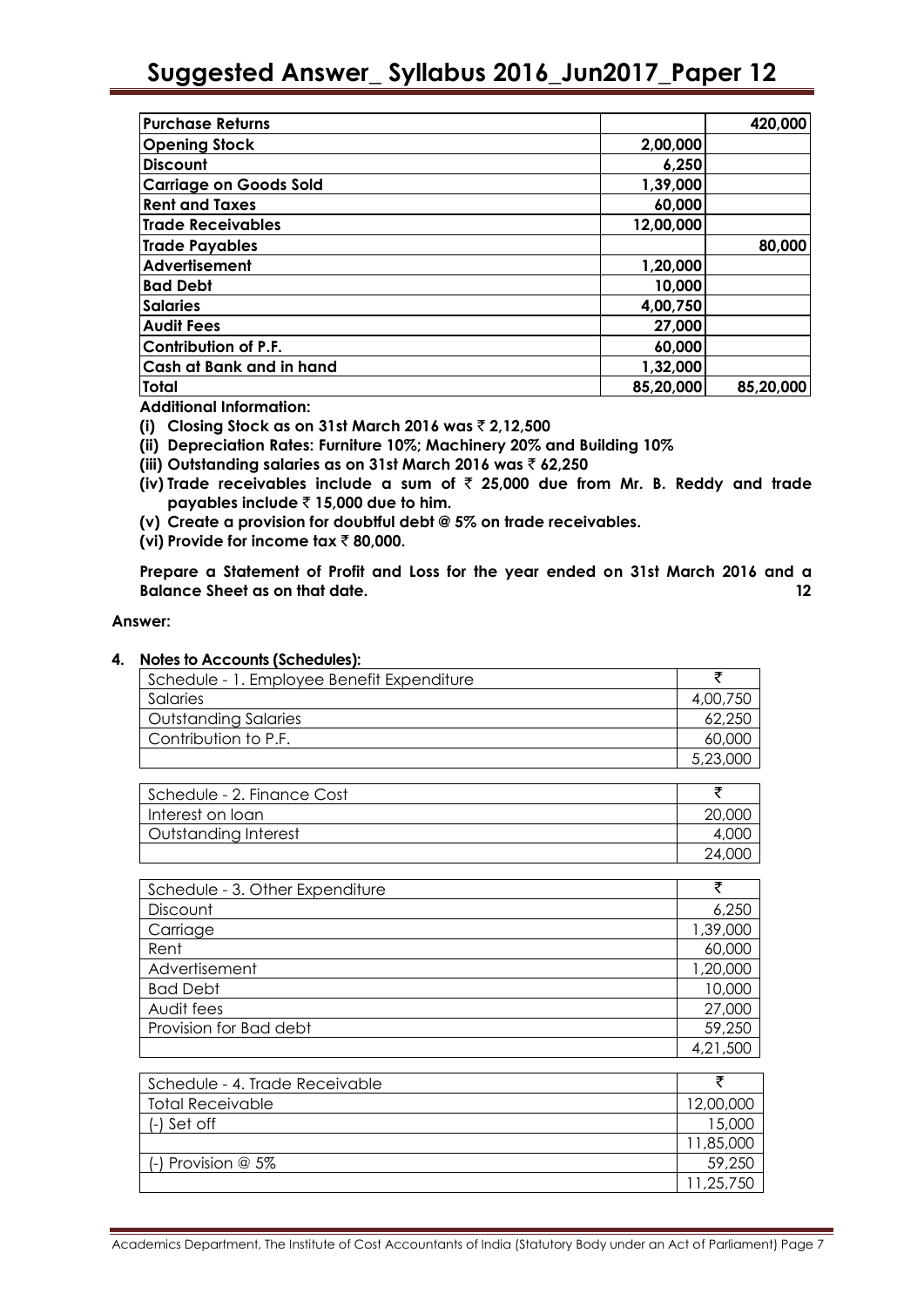| Schedule - 5. Fixed Assets | Furniture $(\bar{\bar{\zeta}})$ | Machine $(\bar{\bar{\zeta}})$ | Building $(\bar{\tau})$ |
|----------------------------|---------------------------------|-------------------------------|-------------------------|
| <b>Balance</b>             | 2,25,000                        | 7,50,000                      | 12,50,000               |
| (-) Depreciation           | 22,500                          | 1,50,000                      | 1,25,000                |
|                            | 2,02,500                        | 6,00,000                      | 11,25,000               |
| <b>Total Fixed Assets</b>  |                                 |                               | 19,27,500               |
| Depreciation               |                                 |                               | 2,97,500                |

| Statement of Profit and Loss for the year ended on 31.03.2016 |             |           |
|---------------------------------------------------------------|-------------|-----------|
| Particulars                                                   | <b>Note</b> | ₹         |
| 1. Revenue from operation (sales less returns)                |             | 44,00,000 |
| II. Other Income (Income from investment)                     |             | 20,000    |
| III. Total revenue                                            |             | 44,20,000 |
| IV. Expenses:                                                 |             |           |
| Purchase                                                      |             | 29,00,000 |
| Changes in inventory i.e. opening less. Closing               |             | (12,500)  |
| Employee Benefit expenses                                     |             | 5,23,000  |
| Finance cost                                                  | 2           | 24,000    |
| Depreciation                                                  | 5           | 2,97,500  |
| Other expenses                                                | 3           | 4,21,500  |
|                                                               |             | 41,53,500 |
| V. Profit before exceptional and extraordinary items and tax  |             | 2,66,500  |
| VI. Exceptional items                                         |             | Nil       |
| VI Profit before extraordinary items and tax                  |             | 2,66,500  |
| VII. Extraordinary items                                      |             | Nil       |
| VIII. Profit before tax                                       |             | 2,66,500  |
| IX. Tax (provision for tax)                                   |             | 80,000    |
| X. Profit after tax                                           |             | 1,86,500  |

| Balance Sheet as on 31.03.2016               |             |           |
|----------------------------------------------|-------------|-----------|
| I. Equity and Liabilities                    | <b>Note</b> | ₹         |
| 1. Shareholders' Funds                       |             |           |
| (a) Share Capital                            |             | 30,00,000 |
| (b) Reserve and Surplus (Balance of Profit)  |             | 1,86,500  |
| 2. Share Application money pending allotment |             | Nil       |
| 3. Non-current liabilities (12% Bank loan)   |             | 2,00,000  |
| 4. Current Liabilities                       |             |           |
| Trade Payable (after set off of ₹15,000)     |             | 65,000    |
| Outstanding interest                         |             | 4,000     |
| Outstanding salary                           |             | 62,250    |
| Provision for Tax                            |             | 80,000    |
| Total                                        |             | 35,97,750 |
| II. Assets                                   |             |           |
| 1. Non-current Assets                        |             |           |
| (a) Fixed Assets (Tangible)                  | 5           | 19,27,500 |
| (b)Non-current Investment                    |             | 2,00,000  |
| 2. Current Assets                            |             |           |
| Inventories                                  |             | 2,12,500  |
| <b>Trade Receivable</b>                      | 4           | 11,25,750 |
| Cash and cash equivalent                     |             | 1,32,000  |
| Total                                        |             | 35,97,750 |

Academics Department, The Institute of Cost Accountants of India (Statutory Body under an Act of Parliament) Page 8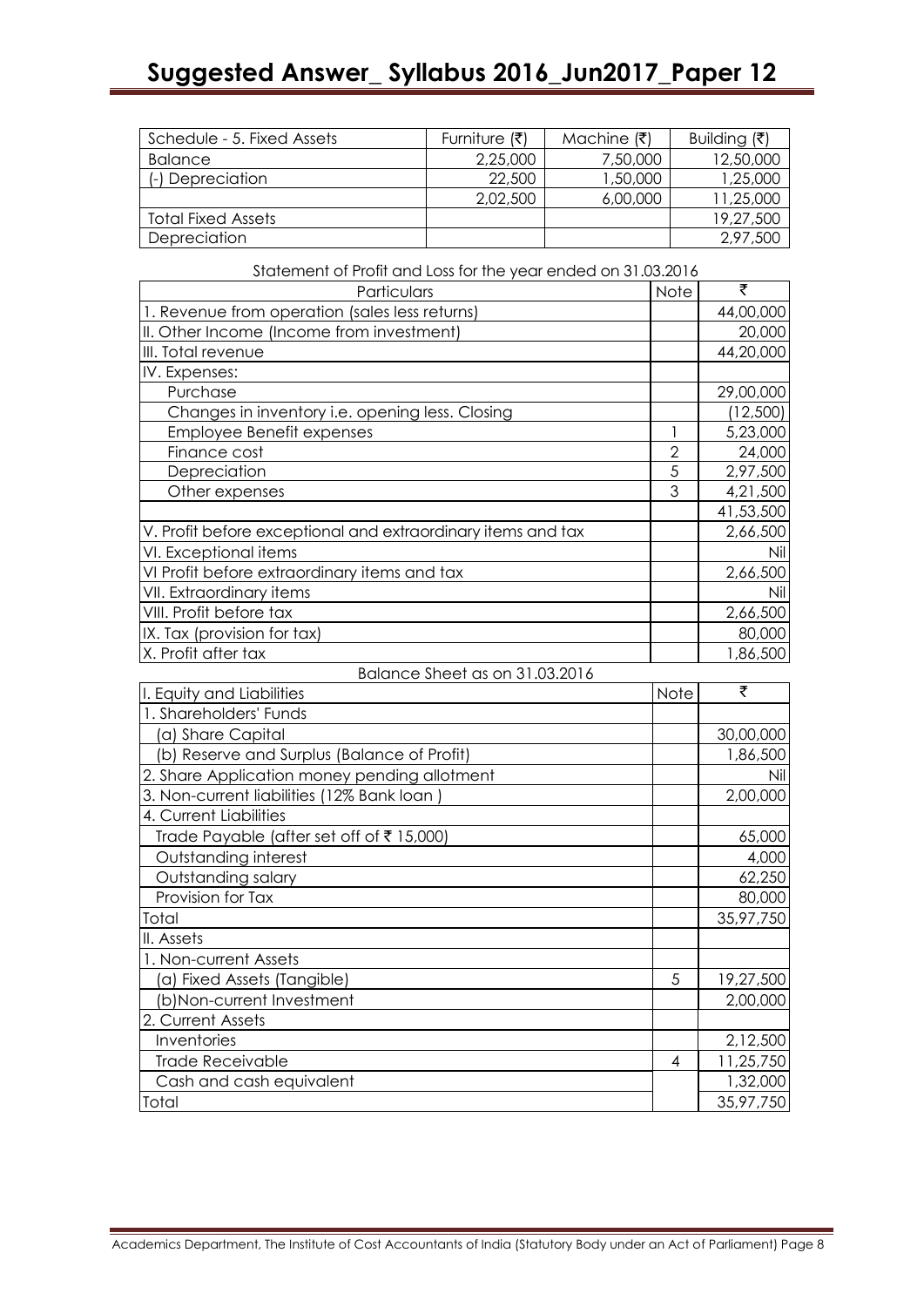- **5. Write short note (any three): 4×3=12**
- **(a) Recognition of Govt. grants related to specific fixed assets**
- **(b) Sweat Equity Shares**
- **(c) Treatment of Service Line Cum Development Charges**
- **(d) Objective of preparing Cash Flow Statement**

#### **Answer:**

**5. (a)** Recognition of Govt. grants related to specific fixed assets:

Grants received specifically for fixed asset is disclosed in the financial statement either

- (i) by way of deduction from the gross block of the asset concerned, thus grant is recognized in Profit and Loss Account through reduced depreciation (in case of funding of specific asset Cost entirely, the asset should be stated at a nominal value in Balance Sheet); or
- (ii) the grant treated as deferred revenue income and charged off on a systematic and rational basis over the useful life of the asset, until appropriated disclosed as —Deferred Govt. grant under Reserves and Surplus in the Balance Sheet (grants relating to depreciable assets should be credited to Capital Reserve and suitably credited to Profit and Loss Account to offset the cost charged to income).
- **(b)** Sweat Equity Share:

Notwithstanding anything contained in section 53, a company may issue sweat equity shares of a class of shares already issued, if the following conditions are fulfilled, namely:—

- (a) the issue is authorised by a special resolution passed by the company;
- (b) the resolution specifies the number of shares, the current market price, consideration, if any, and the class or classes of directors or employees to whom such equity shares are to be issued;
- (c) not less than one year has, at the date of such issue, elapsed since the date on which the company had commenced business; and
- (d) where the equity shares of the company are listed on a recognised stock exchange, the sweat equity shares are issued in accordance with the regulations made by the Securities and Exchange Board in this behalf and if they are not so listed, the sweat equity shares are issued in accordance with such rules as may be prescribed.

The rights, limitations, restrictions and provisions as are for the time being applicable to equity shares shall be applicable to the sweat equity shares issued under this section and the holders of such shares shall rank pari passu with other equity shareholders.

Where the sweat equity shares are issued for a non-cash consideration, such noncash consideration shall be treated in the following manner in the books of account of the company:-

- (a) where the non-cash consideration takes the form of a depreciable or amortizable asset, it shall be carried to the balance sheet of the company in accordance with the relevant accounting standards; or
- (b) where clause (a) is not applicable, it shall be expensed as provided in the relevant accounting standards.
- **(c)** Treatment of Service Line Cum Development Charges:

Following different accounting and reporting practices are noticed in published Financial Statements of some Electricity Companies:

**Accounting Practice 1:** SLD is accounted for as a liability and subsequently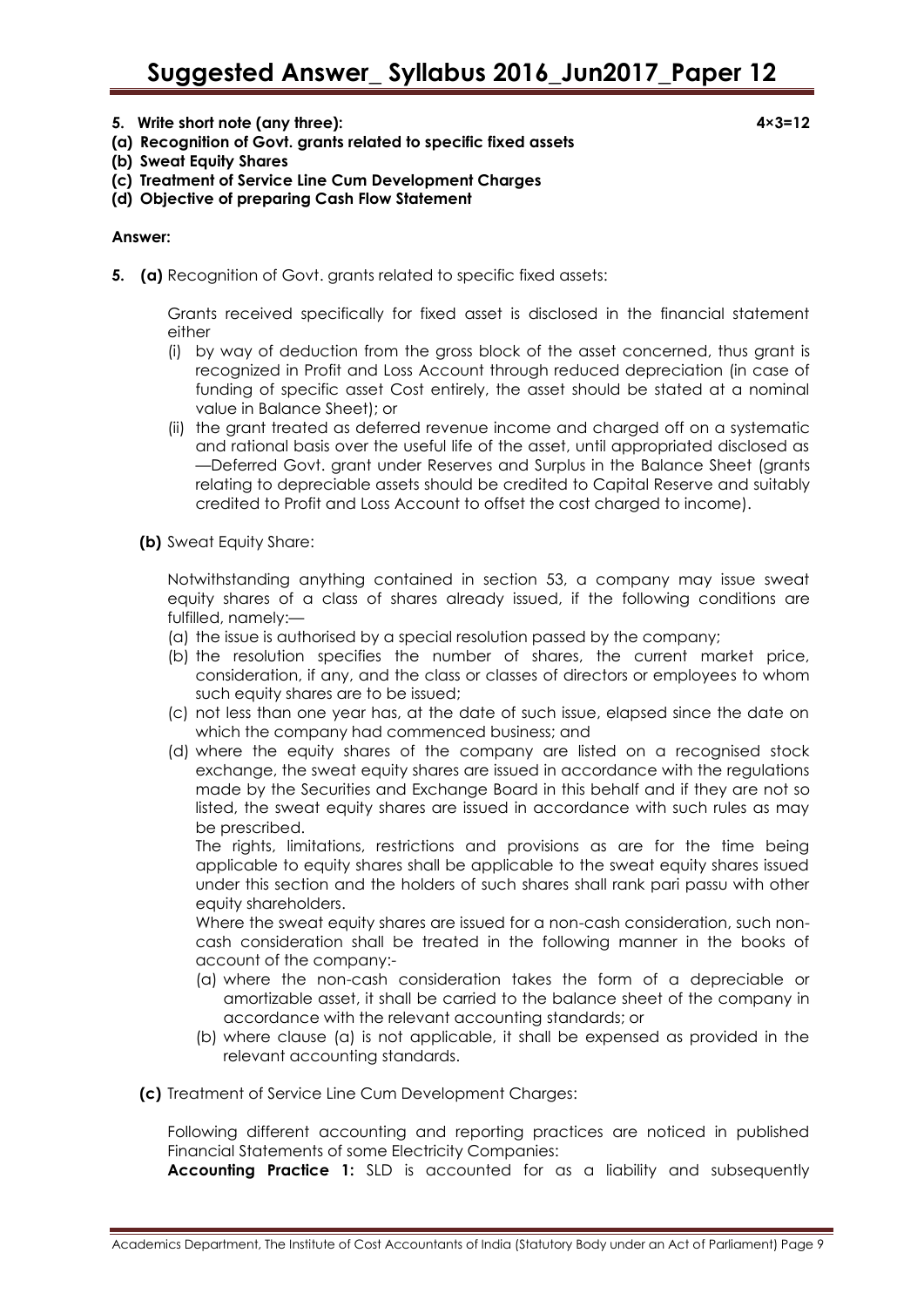proportionate amount is transferred to Income Statement during the expected life of the Asset.

**Accounting Practice 2:** SLD is accounted for as Reserve as the amount is not refundable and disclosed under the head Reserves and Surplus without transferring any proportionate amount to Income Statement during the expected life of the Asset.

**Accounting Practice 3:** SLD is accounted for as Capital Reserve as the amount is not refundable and subsequently proportionate amount is transferred to Income Statement during the expected life of the Asset to match against depreciation on total cost of such asset.

**Accounting Practice 4:** SLD is accounted for as reduction in the cost of Non-Current Asset and depreciation is provided on such reduced cost.

#### **(d)** Objective of preparing Cash Flow Statement:

The objectives are as follows:

- (i) To provide information about firm's liquidity, flexibility and ability to generate future cash flow.
- (ii) To provide information about firm's ability to meet future obligations.
- (iii) To enhance comparability among firms.
- (iv) To assess reliability of net profit and quality of earnings.
- (v) To enable the users to assess how assets and liabilities have increased or decreased.
- (vi) To project future cash flow streams.
- (vii) To provide information on different types of cash flow.

### **Section - B (Audit)**

#### **Answer Question No. 6 and any three from Question No. 7, 8, 9 and 10.**

**6. (a) Identify the correct alternative: 1×6=6**

- **(i) Which of the following is not an audit risk?**
	- **(A) Inherent Risk**
		- **(B) Detection Risk**
		- **(C) Control Risk**
		- **(D) Omission Risk**
- **(ii) Dividend cannot be paid out of**
	- **(A) current year's profit after providing depreciation.**
	- **(B) undistributed profits for any previous financial year or years after providing for depreciation.**
	- **(C) profit on revaluation of any fixed assets.**
	- **(D) money provided by the Central Government or a State Government.**
- **(iii) Permanent Audit File does not contain**
	- **(A) a record of study and evaluation of internal control system.**
	- **(B) significant audit observations of earlier years.**
	- **(C) copies of management letters.**
	- **(D) analysis of significant ratios and trends.**
- **(iv) Audit Procedures to obtain audit evidences include**
	- **(A) Compliance Procedure**
	- **(B) Substantive Procedure**
	- **(C) Both (A) and (B)**
	- **(D) Neither (A) nor (B)**
- **(v) A Cost Auditor submits his report to**
	- **(A) Board of Directors**
	- **(B) Government**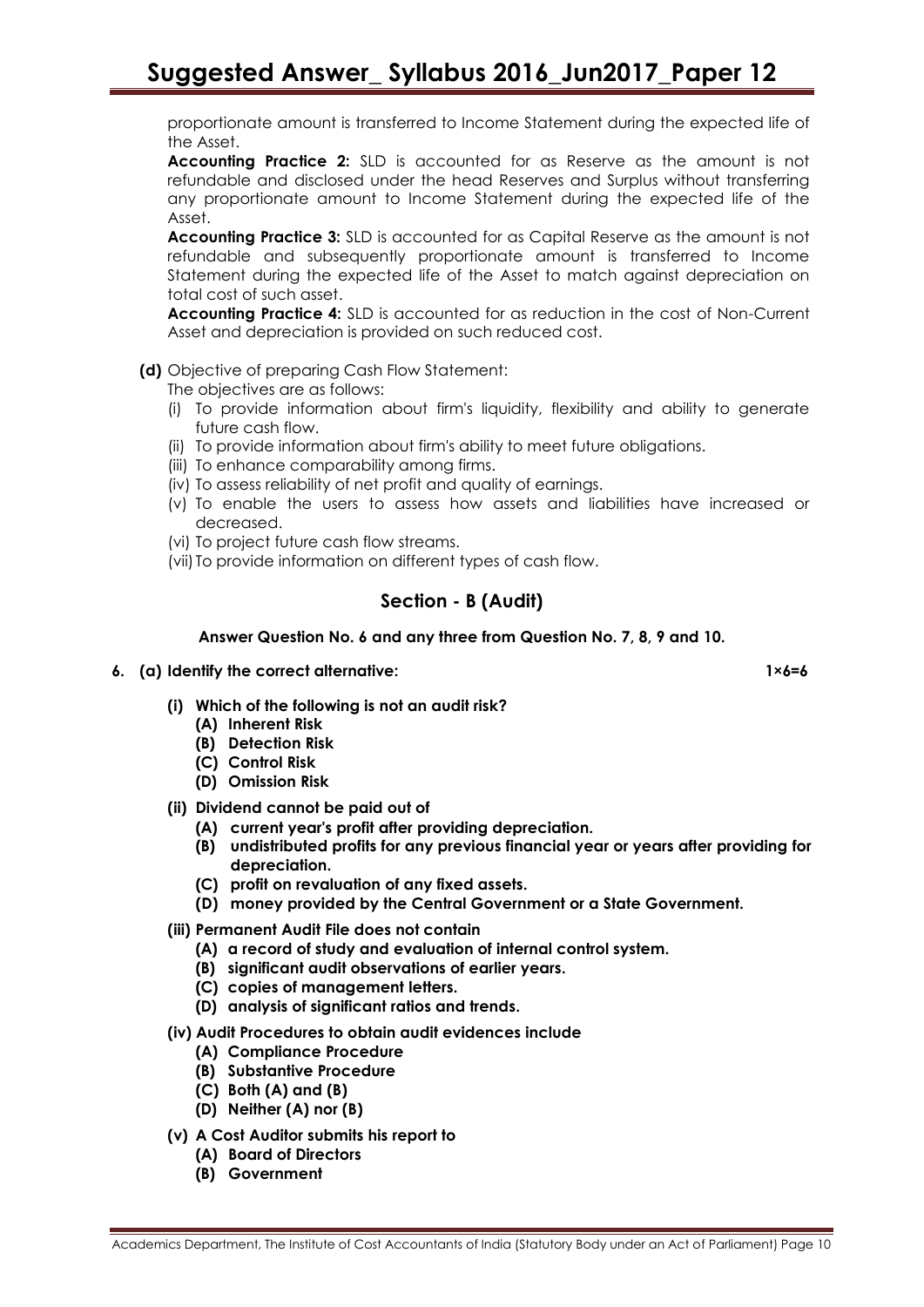- **(C) Shareholders**
- **(D) Statutory Auditor**

### **(vi) The first Auditor of a Company shall be appointed by the Board of Directors within**

- **(A) 30 days from the date of registration.**
- **(B) 90 days from the date of registration.**
- **(C) 30 days from the date of first AGM.**
- **(D) 1 year from the date of registration.**
- **(b) Match the following items in Column 'A' with items shown in Column 'B': 1×4=4**

| Column 'A'                                                     |     | Column 'B'                |
|----------------------------------------------------------------|-----|---------------------------|
| 1. Responsibility of Joint Auditor                             |     | A. Qualified Audit Report |
| 2. Unable to form an overall conclusion on Financial B. SA 230 |     |                           |
| Statement                                                      |     |                           |
| 3. Audit Report with reservations                              |     | $C.$ SA 299               |
| 4. Audit Documentation                                         | ID. | Disclaimer of Opinion     |

**(c) State whether the following statements are True or False: 1×4=4**

- **(i) Audit Programme is a part of Current Audit File.**
- **(ii) Internal audit is conducted by the staff of the entity or by an independent professional appointed for that purpose.**
- **(iii) The first auditor of a company is appointed by the shareholders of the company at the general meeting.**
- **(iv) A company auditor can render actuarial services to his client.**

#### **Answer:**

- **6. (a)**
	- $(i) D$  $(ii)$  — C  $(iii) - C$  $(iv) - C$  $(v) - A$  $(vi) - A$

| (b) |               |   |
|-----|---------------|---|
|     |               |   |
|     |               |   |
|     | $\mathcal{E}$ |   |
|     | Δ             | B |
|     |               |   |

| (c) |     |       |
|-----|-----|-------|
|     |     | True  |
|     |     | True  |
|     |     | False |
|     | liv | False |

#### **7. (a) Define 'Audit Engagement Letter'. What are the general contents of an audit engagement letter? 2+6=8**

**(b) 'Checklist and Internal Control Questionnaire are not the same.'—Discuss. 4**

### **Answer:**

**7. (a)** Unlike a statutory audit, in a non-statutory audit the objective and scope of an audit is not clearly described in any law. Accordingly, a misunderstanding may arise about the exact scope of the work. Thus to avoid any kind of misunderstanding or dispute it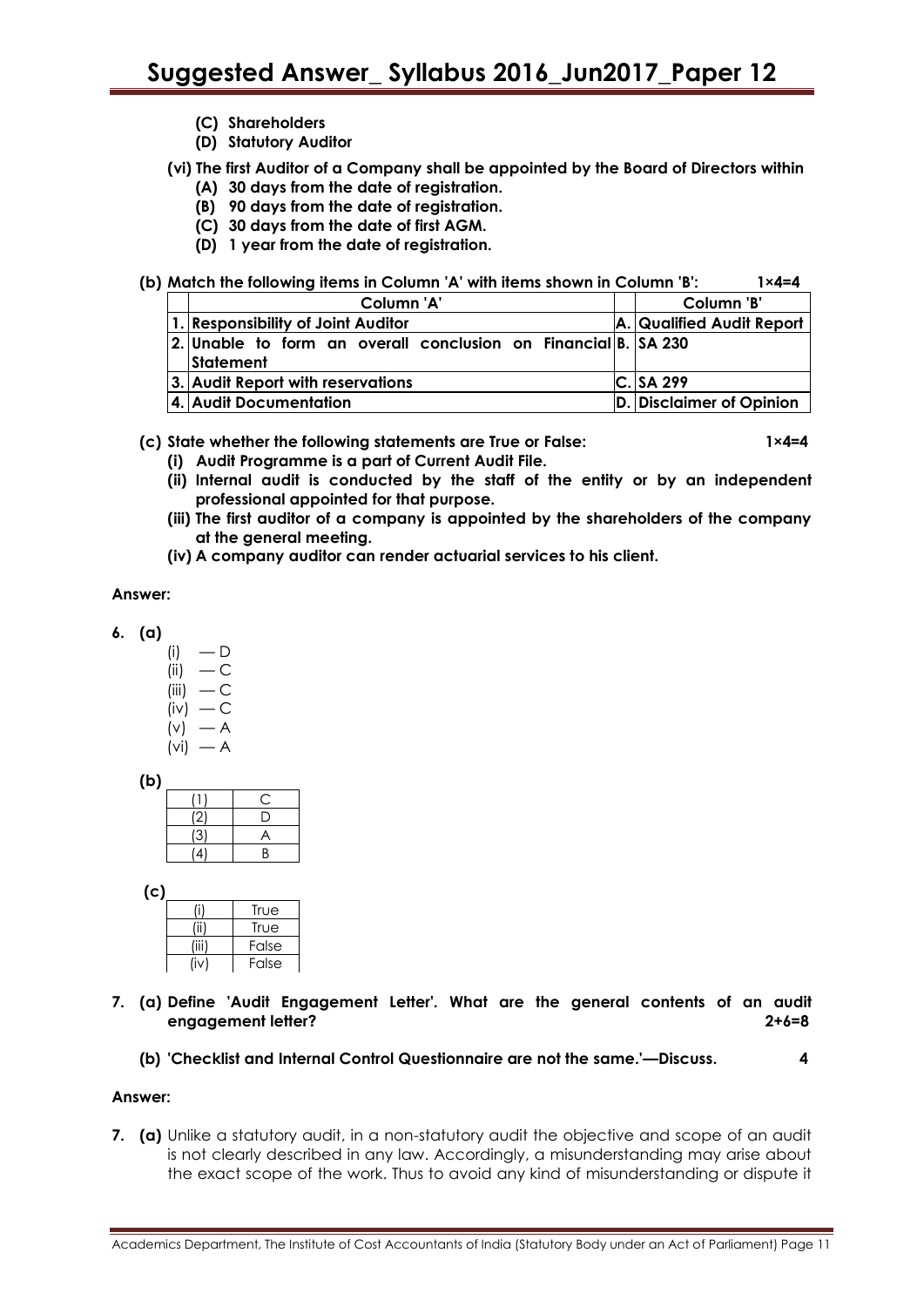is in the interests of both the auditor as well as the client to exactly define the scope of the engagement. An auditor's engagement letter signifies the confirmation by the auditor of his acceptance of appointment as auditor, the documentation of the objective and scope of audit or other work, and the extent of his responsibilities to the client and the form of any reports.

Although the form and content of the engagement letter differs from client to client but in general the following references should be made in audit engagement letter: (vii) The objective and the scope of the engagement.

- (viii) Management's responsibility for the financial statements.
- (ix) The existence of inherent limitations of audit and resulting material misstatements that may remain undiscovered,
- (x) The need for use of services of internal auditors and/or other experts that may arise during the course of the engagement.
- (xi) The requirement of management confirmation letter as regards representations made by them concerning audit.
- (xii) Restriction of the auditor's liability, if any.
- (xiii) Basis for computation of audit fees and billing arrangements.
- (xiv) The form of reports or other communication of results of the engagement.

| SI.           | <b>Basis</b> | Check List                                                                 | Internal Control Questionnaire                     |
|---------------|--------------|----------------------------------------------------------------------------|----------------------------------------------------|
| No.           |              |                                                                            |                                                    |
|               |              | Point of It is issued at the commencement It can be issued at any point of |                                                    |
|               | Time         | of audit and reported back after time and reported                         | back                                               |
|               |              |                                                                            | limmediately.                                      |
|               |              | completion of audit.                                                       |                                                    |
| $\mathcal{P}$ | Issued to    | It is issued to the audit staff to be It is issued to various people at    |                                                    |
|               |              | followed by them during audit different levels in                          | the                                                |
|               |              | reported back at organization.<br>and                                      |                                                    |
|               |              | completion.                                                                |                                                    |
| 3             |              | Contents It contains instructions to be It contains questions to           | be                                                 |
|               |              | followed by audit assistants.                                              | answered by the employees of                       |
|               |              |                                                                            |                                                    |
|               |              |                                                                            | the organization.                                  |
| 4             |              | Objective It works as a guideline for audit This is used to collect        | the                                                |
|               |              | staff                                                                      | so that none remains information to know about the |
|               |              | unchecked.                                                                 | internal control system and to                     |
|               |              |                                                                            | evaluate<br>the weaknesses                         |
|               |              |                                                                            |                                                    |
|               |              |                                                                            | therein.                                           |

**(b)** Difference between Checklist and Internal Control Questionnaire.

- **8. (a) Who are the persons not qualified for appointment as an Auditor of a company under**  section 141 of the Companies Act 2013?
	- **(b) Mention the services that an Auditor cannot render u/s 144 of the Companies Act 2013. 5**

#### **Answer:**

- **8. (a)** As per Section 141(3) read with Rule 10 of Company (Audit and Auditor) Rule 2014, the following persons shall not be eligible for appointment as an auditor of a company.
	- (a) a body corporate other than a limited liability partnership registered under the Limited Liability Partnership Act, 2008;
	- (b) an officer or employee of the company;
	- (c) a person who is a partner, or who is in the employment, of an officer or employee of the company;

Academics Department, The Institute of Cost Accountants of India (Statutory Body under an Act of Parliament) Page 12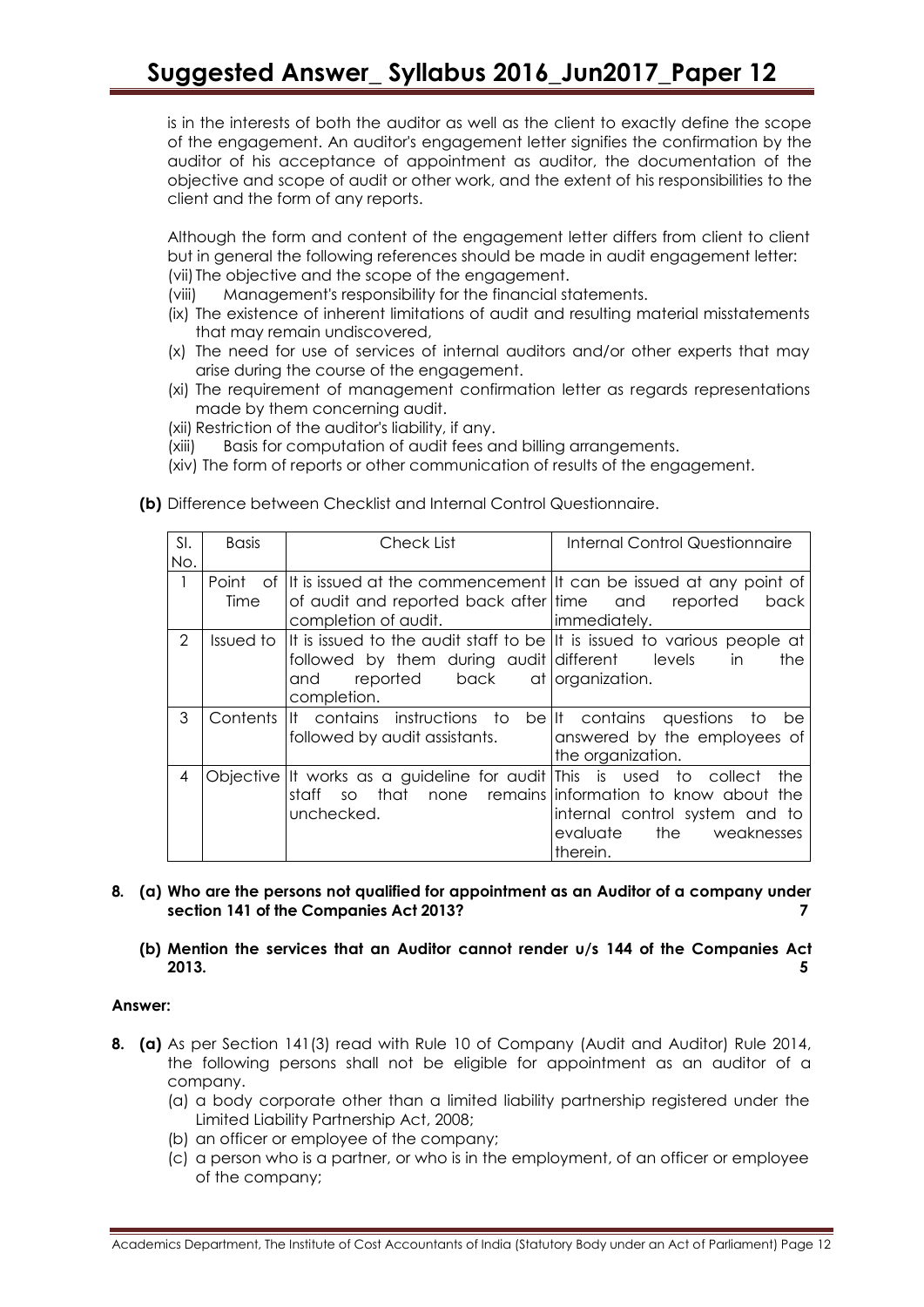- (d) a person who, or his relative or partner—
	- (i) is holding any security of or interest in the company or its subsidiary, or of its holding or associate company or a subsidiary of such holding company, of face value not exceeding rupees one lakh;
	- (ii) is indebted to the company, or its subsidiary, or its holding or associate company or a subsidiary of such holding company, in excess of rupees five lakh;
	- (iii) has given a guarantee or provided any security in connection with the indebtedness of any third person to the company, or its subsidiary, or its holding or associate company or a subsidiary of such holding company, in excess of rupees one lakh;
- (e) a person or a firm who, whether directly or indirectly, has business relationship with the company, or its subsidiary, or its holding or associate company or subsidiary of such holding company or associate company of such nature as may be prescribed;
- (f) a person whose relative is a director or is in the employment of the company as a director or key managerial personnel;
- (g) a person who is in full time employment elsewhere or a person or a partner of a firm holding appointment as its auditor, if such persons or partner is at the date of such appointment or reappointment holding appointment as auditor of more than twenty companies;
- (h) a person who has been convicted by a court of an offence involving fraud and a period of ten years has not elapsed from the date of such conviction;
- (i) any person whose subsidiary or associate company or any other form of entity, is engaged as on the date of appointment in consulting and specialised services as provided in section 144.
- (b) According to Section 144 of the Companies Act 2013, an auditor appointed under this Act shall provide to the company only such other services as are approved by the Board of Directors or the audit committee, as the case may be. However, such services shall not include the following services, whether rendered directly or indirectly to the company or its holding company or subsidiary company.
	- (a) accounting and book keeping services;
	- (b) internal audit;
	- (c) design and implementation of any financial information system;
	- (d) actuarial services;
	- (e) investment advisory services;
	- (f) investment banking services;
	- (g) rendering of outsourced financial services;
	- (h) management services; and
	- (i) any other kind of services as may be prescribed.

### **9. (a) Distinguish between Qualified Audit Report and Adverse Report. 4**

**(b) Discuss the provisions of Cost Audit under Companies Act 2013. 8**

#### **Answer:**

**9. (a)**

| Qualified Report                 | Adverse Report                                                                |  |
|----------------------------------|-------------------------------------------------------------------------------|--|
|                                  | A Qualified Audit Report is one An Adverse Report is given when the auditor   |  |
|                                  | where an Auditor gives an opinion concludes that based on his examination, he |  |
| subject to certain reservations. | does not agree with the affirmations made in                                  |  |
|                                  | the Financial Statements/Financial Report.                                    |  |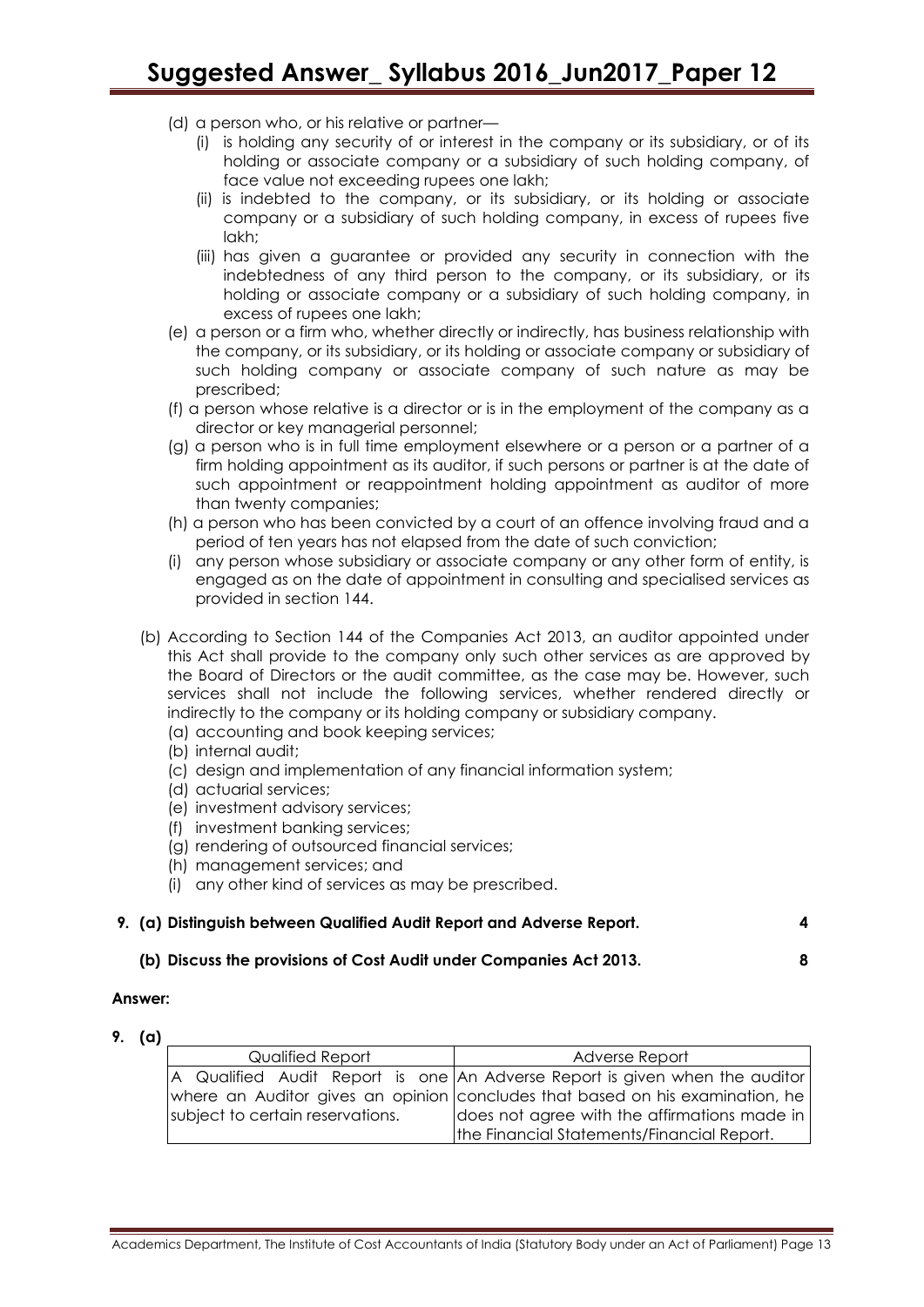|                                                          | The Auditor's reservation is generally The Auditor states that the Financial<br>Stated as: "Subject to the above, we Statements do not present a true and fair |
|----------------------------------------------------------|----------------------------------------------------------------------------------------------------------------------------------------------------------------|
|                                                          | report that the Balance Sheet shows view of the state of affairs and working results                                                                           |
| a true and fair view."                                   | of the organisation.                                                                                                                                           |
|                                                          | The accounts present a true and fair The accounts do not present a true and fair                                                                               |
| view subject to certain reservations. view on the whole. |                                                                                                                                                                |
|                                                          | A Qualification is made in the Audit An Adverse Report is given when the Auditor                                                                               |
|                                                          | Report when the Auditor has has his reservations on the true and fair view                                                                                     |
|                                                          | reservation on specific item(s) of presented by the Financial Statements.                                                                                      |
| material nature.                                         |                                                                                                                                                                |

**(b)** Cost Audit Provision of Section 148 of the Companies Act.

As per Section 148 —

(1) Notwithstanding anything contained in this Chapter, the Central Government may, by order, in respect of such class of companies engaged in the production of such goods or providing such services as may be prescribed, direct that particulars relating to the utilisation of material or labour or to other items of cost as may be prescribed shall also be included in the books of account kept by that class of companies:

Provided that the Central Government shall, before issuing such order in respect of any class of companies regulated under a special Act, consult the regulatory body constituted or established under such special Act.

- (2) If the Central Government is of the opinion, that it is necessary to do so, it may, by order, direct that the audit of cost records of class of companies, which are covered under subsection (1) and which have a net worth of such amount as may be prescribed or a turnover of such amount as may be prescribed, shall be conducted in the manner specified in the order.
- (3) The audit under sub-section (2) shall be conducted by a Cost Accountant in practice who shall be appointed by the Board on such remuneration as may be determined by the members in such manner as may be prescribed:

Provided that no person appointed under section 139 as an auditor of the company shall be appointed for conducting the audit of cost records:

Provided further that the auditor conducting the cost audit shall comply with the cost auditing standards.

Explanation. - For the purposes of this sub-section, the expression "cost auditing standards" mean such standards are as issued by the Institute of Cost and Works Accountants of India, constituted under the Cost and Works Accountants Act, 1959, with the approval of the Central Government.

- (4) An audit conducted under this section shall be in addition to the audit conducted under section 143.
- (5) The qualifications, disqualifications, rights, duties and obligations applicable to auditors under this Chapter shall, so far as may be applicable, apply to a cost auditor appointed under this section and it shall be the duty of the company to give all assistance and facilities to the cost auditor appointed under this section for auditing the cost records of the company:

Provided that the report on the audit of cost records shall be submitted by the cost accountant in practice to the Board of Directors of the company.

- (6) A company shall within thirty days from the date of receipt of a copy of the cost audit report prepared in pursuance of a direction under sub-section (2) furnish the Central Government with such report along with full information and explanation on every reservation or qualification contained therein.
- (7) If, after considering the cost audit report referred to under this section and the information and explanation furnished by the company under sub-section (6), the **Central**

Government is of the opinion that any further information or explanation is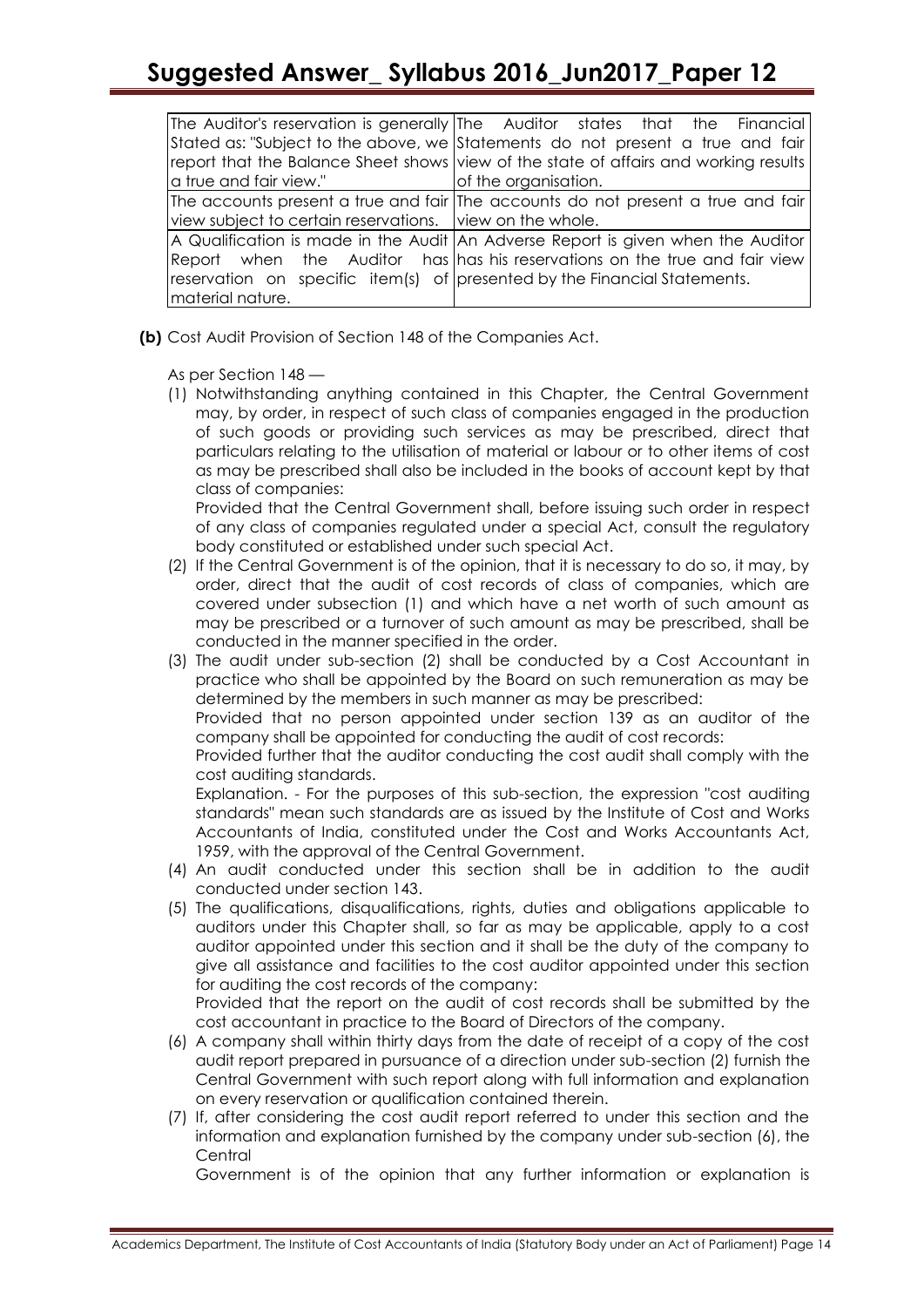necessary, it may call for such further information and explanation and the company shall furnish the same within such time as may be specified by that Government.

- (8) If any default is made in complying with the provisions of this section,—
	- (a) The company and every officer of the company who is in default shall be punishable in the manner as provided in sub-section (1) of section 147;
	- (b) The cost auditor of the company who is in default shall be punishable in the manner as provided in sub-sections (2) to (4) of section 147.

Eligibility for Cost Audit:

The students may also be given marks, if they state the limits for Cost Audit as per Companies (Cost Records and Audit) Amended Rules, 2014 w.e.f. 31-12-2014. The Rule states:

- (i) Every company covered under regulated sector of Rule 3 shall get its cost records audited if the overall annual turnover of the company from all its products and services during the immediately preceding financial year is rupees fifty crore or more and the aggregate turnover of the individual product or products or service or services for which cost records are required to be maintained is rupees twenty five crore or more.
- (ii) Every company covered under non-regulated sector of Rule 3 shall get its cost records audited if the overall annual turnover of the company from all its products and services during the immediately preceding financial year is rupees one hundred crore or more and the aggregate turnover of the individual product or products or service or services for which cost records are required to be maintained is rupees thirty five crore or more.
- (iii) The requirement for cost audit shall not apply to a company-
	- (a) Whose revenue from exports, in foreign exchange, exceeds seventy five per cent of its total revenue; or
	- (b) Which is operating in Special Economic Zone.

#### **10. Write short notes (any three): 4×3=12**

- **(a) Audit of a Hospital**
- **(b) Difference between Statutory Audit and Internal Audit**
- **(c) Audit of Inventories**
- **(d) Benefits offered by Joint Audit**

#### **Answer:**

- **10. (a)** The following points are to be considered necessary for conducting an audit of Hospital.
	- (i) Check the letter of appointment to ascertain the scope of responsibilities.
	- (ii) Study the Charter or Trust Deed under which the hospital has been set up and take a special note of the provisions affecting the accounts.
	- (iii) Examine, evaluate and verify the system of internal check, internal control and determine the nature, timing and the extent of the audit procedures.
	- (iv) Vouch the entries in the Patient's Bill Register with a copies of bill issued. Test check the selected bills to see that these have been correctly prepared taking into consideration the period of stay of each patient as recorded in the Attendance Schedule.
	- (v) Vouch the collection from patients with copies of bills and entries in Bills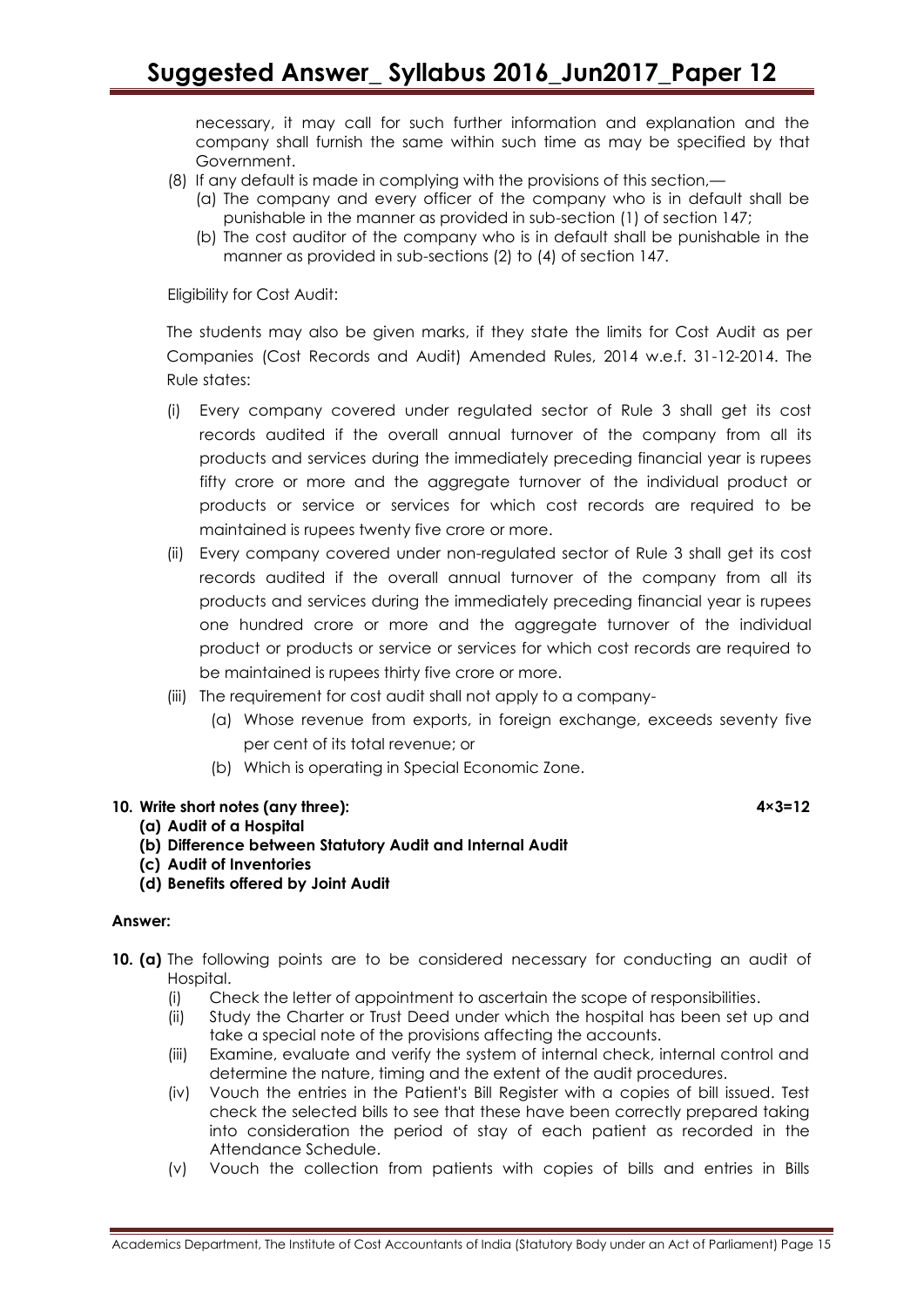Register. Arrears of dues should be properly carried forward and where these are deemed to be irrecoverable, they should be written off under due authorizations.

- (vi) Interest and/or dividend income should be vouched with reference to the Investment Register and Interest and Dividend warrants.
- (vii) In case of legacies and donations which are received for specific purposes, it should be ensured that any income there from is not utilized for any other purposes.
- (viii) Where receipts of subscription show a significant deviations from budgeted figures, it should be thoroughly inquired into and the matter be brought to the notice of the trustees or the Managing Committee.
- (ix) Government grants or grants from local bodies should be verifies with the reference to the correspondence with the concerned authorities.
- (x) Clear distinction should be made between the items of capital and revenue nature.
- (xi) The capital expenditure should be incurred under proper authorization by a valid resolution of the trustees or the Managing Committee.
- (xii) Verify the system of internal check as regards purchases and issue of stores, medicines etc.
- (xiii) Examine that the appointment of the staff, payment of salaries etc. are duly authorized.
- (xiv) Physically verify the investments, fixed assets and inventories.
- (xv) Check that adequate depreciation has been provided on all the depreciable assets.

| ۰       |
|---------|
| ۰.      |
| ı<br>۰. |
| $\sim$  |

| SI.No.         | Basis     | Statutory Audit                                             | Internal Audit                                                                                                                                                                         |
|----------------|-----------|-------------------------------------------------------------|----------------------------------------------------------------------------------------------------------------------------------------------------------------------------------------|
| $\mathbf{1}$   | Authority | by the shareholder in the the Board.<br>general meeting.    | Appointing Statutory Auditor is appointed Internal Auditor is appointed by                                                                                                             |
| $\mathcal{P}$  |           | the work   in the Companies Act.                            | Scope of The scope of work is defined The scope of work includes the<br>adherence of management<br>policies and procedures and<br>indentifies the weakness in the<br>internal control. |
| 3              |           | auditor   removed by the shareholders.   by the Board.      | Removal of Statutory Auditor can be   Internal Auditor can be removed                                                                                                                  |
| $\overline{4}$ | on.       | Remuneratillt is fixed by the shareholders.                 | It is fixed by the board.                                                                                                                                                              |
| 5              |           | Audit report It is submitted<br>to<br>appointing Authority. | the It is submitted to the Board as a<br>suggestion to improve weakness<br>in the internal control.                                                                                    |

**(c)** Inventories are tangible property held for sale in the ordinary course of business, or in the process of production for such sale, or for consumption in the production of goods or services for sale, including maintenance supplies and consumable stores and spare parts meant for replacement in the normal course. Inventories normally comprise raw materials including components, work-in-process, finished goods including by-products, maintenance supplies, stores and spare parts, and loose tools.

Inventories normally constitute a significant portion of the total assets, particularly in the case of manufacturing and trading entities as well as some service rendering entities. Audit of inventories, therefore, assumes special importance.

The following features of inventories have an impact on the related audit procedures:

(i) By their very nature, inventories normally turn over rapidly.